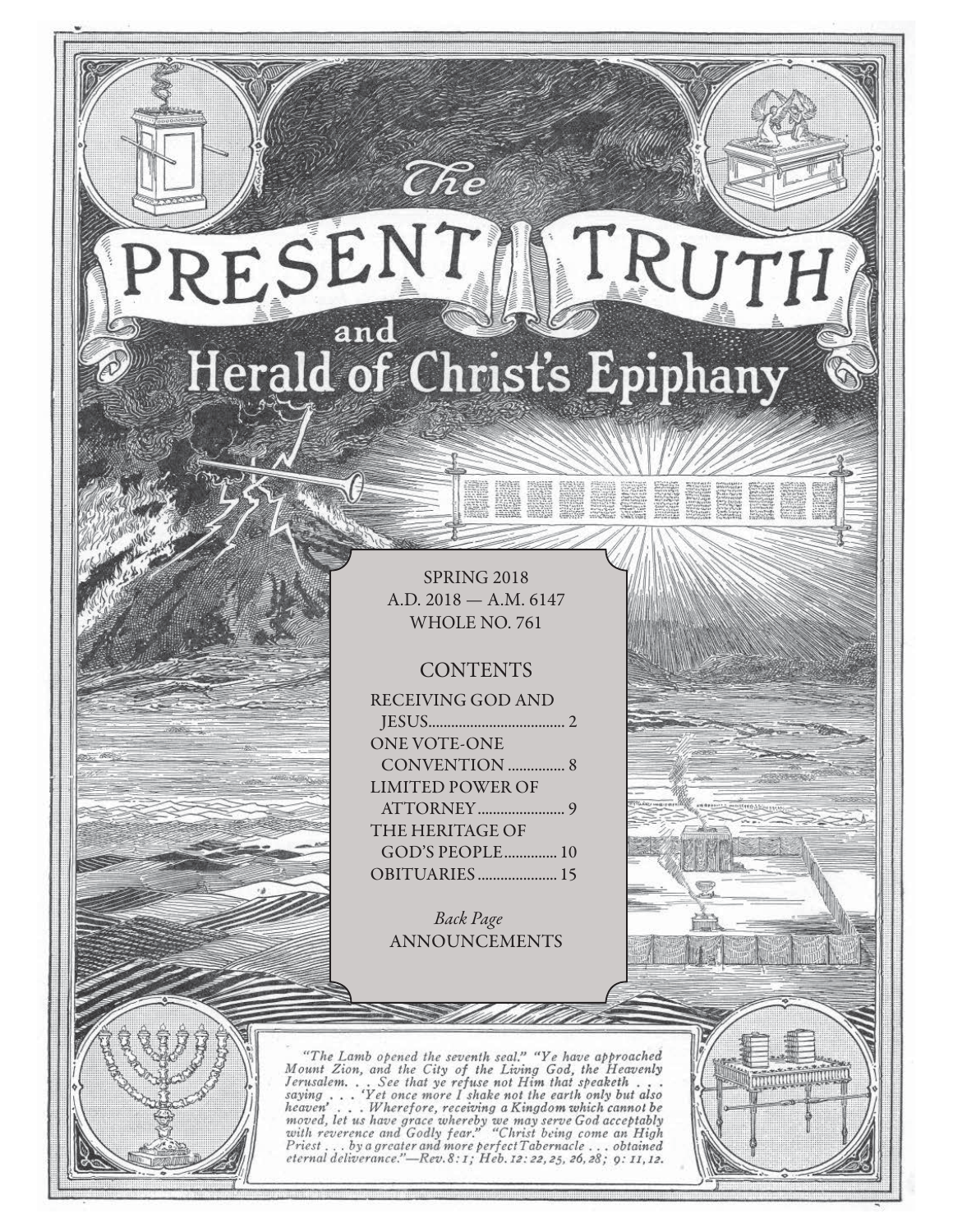# receiving god and jesus

"Verily, verily, I say unto you, He that receives whomsoever I send receives me; and he that received me received him that sent me" (John 13:20).

JESUS spoke these words of comfort and assurance to His faithful Apostles as they sat together at His last Passover Supper, shortly before He instituted the special memorial of His death. Judas was still present, but Jesus carefully excluded him from among His disciples who were clean, who would find happiness by doing the will of their Lord and Master and who were entitled to the blessings of our text as His representatives, ( John 13: 11) "For He knew who would betray Him; therefore said He, You are not all clean," (see also vs. 18, 21). He "knew from the beginning (of the deflection of one of the Twelve) who . . . should betray Him" ( John 6:64, 70; PT '67, pp. 29, 30). Now the matter was fully confirmed; and after being fully manifested and then warned of the Second Death—that it would have been good for His betrayer "if he had not been born" (Matt. 26:24)—Judas nevertheless



• The defense of the Parousia Truth, given by the Lord through "that Servant," as basic for all further development of the Truth;

• The defense of the arrangements, charter and will given by the Lord through "that Servant," as binding on controlling corporations and associations among Truth people; and for

• The exposition and defense of the unfolding Epiphany-Basileia Truth, as meat in due season for the Lord's people, as He is pleased to provide it.

gave way fully to the control of Satan (Luke 22:3) "Then, entered Satan into Judas surnamed Iscariot, being one of the number of the twelve."

Only at that time could a disciple who had been closely associated with the Lord, who had been under the power of His Spirit and whose name had been written in heaven, become a son of the Spirit-begettal—i.e., God in accepting the Twelve and the Seventy as respectively Apostles and Prophets in the Church by the pre-anointing of the Spirit which He gave them (Matt. 10:1) "And he called unto him his twelve disciples, and gave them authority over unclean spirits, to cast them out, and to heal all manner of disease and all manner of sickness." See also (Luke 10:17, 19; comp. John 20:22, 23), shows that He had anticipatorily granted them justification to life; and His giving them these highest offices in the Church shows that He had set them in the Body.

God shows that He had put them on trial for life. He therefore, before Pentecost, caused their names to be written in the Lamb's Book of Life (Luke 10:20; Heb. 12:23; Rev. 13:8). Any one of these 82 persons, being justified to life, having the pre-anointing of God's Holy Spirit, sharing in the two highest offices in the Church as Jesus' special helpers, and having their names written in heaven, could sin the "sin unto death." Judas, after accepting Jesus as the Messiah, the Son of God, and after enjoying the blessings pertinent to the pre-anointing and the 3½ years of close fellowship with the Master, finally, in the face of solemn warnings from Jesus' own lips ( John 6:70) "Jesus answered them, Have not I chosen you twelve, and one of you is a devil?" Judas sinned with full willfulness and went into the Second Death (Matt. 26:21-25).

In our text Jesus gave a much-needed word of encouragement to His Apostles. He had already told them similarly (Matt. 10:40): "He that receives you receives me, and he that received me received him that sent me." But at that time Judas was one of those whom Jesus was sending forth to preach the kingdom message. Doubtless some received Judas when he was a preacher, and some of them perhaps were converted and blessed by his ministry, even though he later proved to be a traitor.

This principle continues to this day. The Consecrated Epiphany Campers, antitypical Nethinim, are regarded,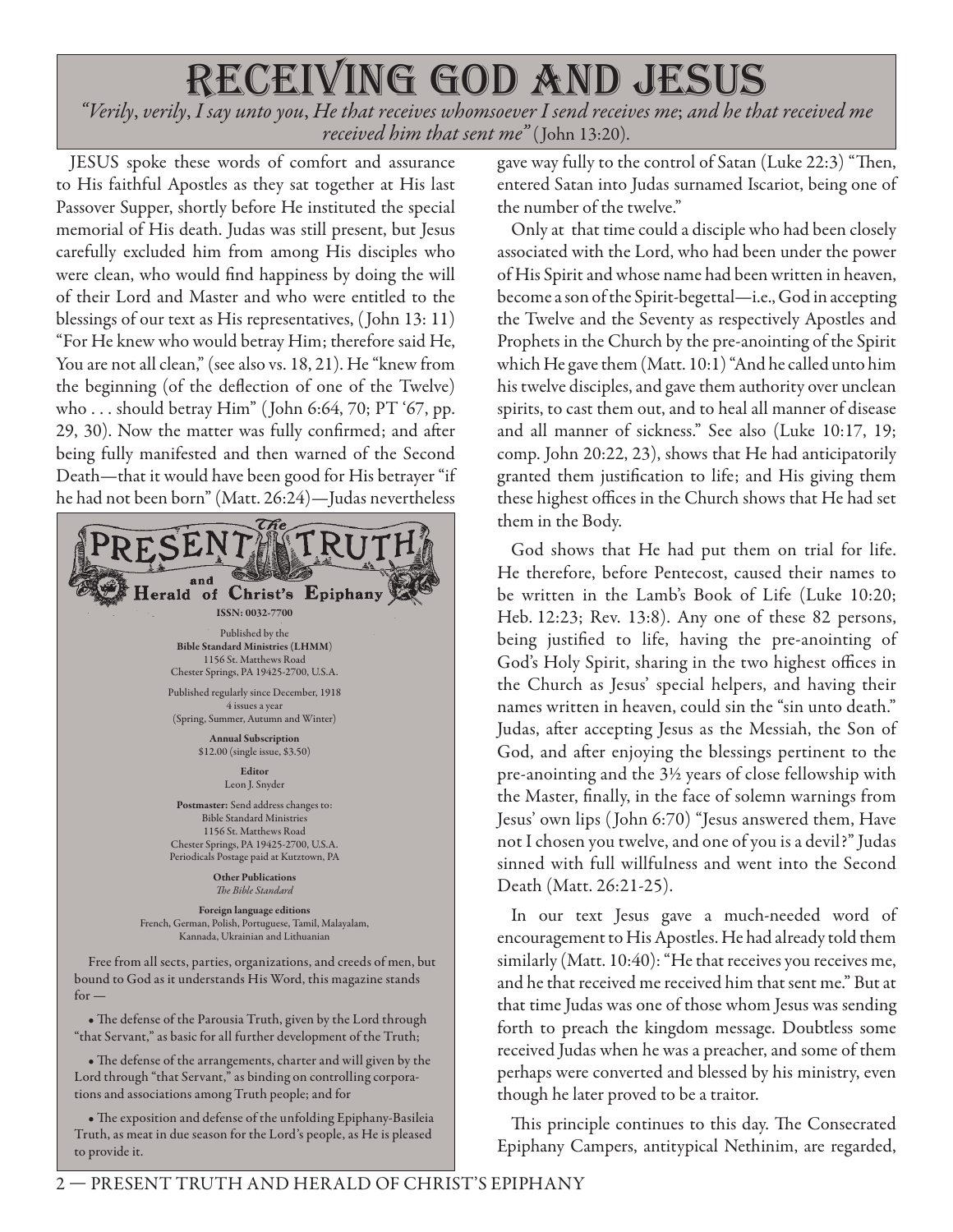or considered by God as beforehand "bringing" or presenting offerings to the World's High Priest at the Gate of the Court, though this type does not really enter into fulfilment until the Mediatorial Reign begins and all the antitypical Israelites bring their offerings. The C.E.C.'s, being justified by faith (and consecrated also), will share in the resurrection of the just, but not in "the better resurrection," which is only for the Worthies (PT '73, pp. 60, 61). Neither class of Between-the-Ages consecrators (Y.W. or C.E.C.) is in danger of the Second Death at the end of this life, though by persistently sinning wilfully they can undermine their characters to such an extent that they will become Second Deathers Millennially or post-Millennially, after the Kingdom is set up (comp. Matt. 23:33) (PT 1980, p. 62).

We cannot read the heart nor know what those sent forth as ministers by our Lord may finally prove to be, but we are to receive as His ambassadors those who give evidence of being His ministers, of teaching the Truth, until the contrary appears. Though some, by entertaining strangers, have entertained robbers unawares, yet we must be hospitable so long as appearances are favorable, for thereby some have entertained the Lord's angels, or messengers. And if later on one, who has served us as a minister of the Lord and has brought us blessings in the Truth and its Spirit, finally makes shipwreck of himself, we have nevertheless received blessings from the Lord by having received him as one of the Lord's messengers when he was such. Rom. 16:17 "Now I beseech you, brethren, mark them which cause divisions and offences contrary to the doctrine which you have learned; and avoid them."

The relationship of our text to its context becomes clear as we reason on it. Jesus in the feet washing illustration had deeply impressed the lesson of humility and lowly service upon His disciples ( John 13:1-17) and had gently prepared  $(v. 18)$  and fortified them  $(v. 19)$ for the sad news that He was about to tell them, namely, that one of them would betray Him (v. 21). How timely, then, that Jesus should reassure them in the words of our text (v. 20)! Some might despise them because of their unassuming humility and condescension. Some might reject their preaching of the Gospel and have little confidence in them because a traitor was found among them. And with their Master no longer present with them in person to strengthen and support them, they might become discouraged. Jesus therefore fortified them with a wonderful reassurance that would help them to go forward to meet and fulfil their calling as His ambassadors, sent forth by Him, "Peace be unto you: as

my father has sent me, even send I you" ( John 20:21).

Jesus anticipating the disheartening impression Judas' treason would naturally have on the rest of His Apostles, told them that He was about to leave them, but that they were not to be troubled nor afraid; that though gone from them He would remain the Way, the Truth and the Life; that He would not leave them comfortless, but would come to them and answer their prayers; that the Father would send them the Holy Spirit in His name—His power, authority; and that the Spirit would bring all His teachings to their remembrance and understanding. What wonderful peace, great comfort and hearty assurance Jesus gave to His Apostles in these parting words!

## **OTHER SERVANTS GIVEN THE HOLY SPIRIT**

We should note that in our text Jesus made a very general statement, which includes not only the limitation given in Matt. 10:40 "He that receives you receives me, and he that receives me received him that sent me," but also all others of His people, both those whom He sends and those who receive them. Yes, the things of the "so great salvation, which at the first began to be spoken by the Lord," were confirmed to His later followers by those who heard, and also by Jehovah, who bore them witness with signs, wonders, miracles and gifts of the Holy Spirit, according to His own will (Heb. 2:3, 4). And after our Lord "ascended up on high, he led captivity captive, and gave gifts unto (the, in the Greek) men" (Eph. 4:8). Eph. 4:11 explains the nature of these gifts: "And he gave indeed the Apostles, and the Prophets, and the Evangelists, and the Shepherds and Teachers" (Diaglott). This same kind of order persists also since the Little Flock has been fully taken from the earth (E 7, pp. 282-285).

The Apostle explains that Jesus gave these gifts "for the complete qualification of the Saints for the work of service, in order to the building up of the Body of the Anointed One; till we all attain to the unity of the faith, and of the knowledge of the Son of God, to a full grown man, to the measure of the full stature of the Anointed One; so that we may be infants no longer, tossed and whirled about with every wind of that teaching which is in the trickery of men, by cunning craftiness in systematic deception; but being truthful in love, we may grow up in all things into him, who is the Head—the Anointed One" (Eph. 4:12-15—Diaglott).

And now since the Little Flock which is Christ's Body and the Great Company have been completed, the same kind of good work is going to the Youthful Worthies and the Consecrated Epiphany Campers; for they also need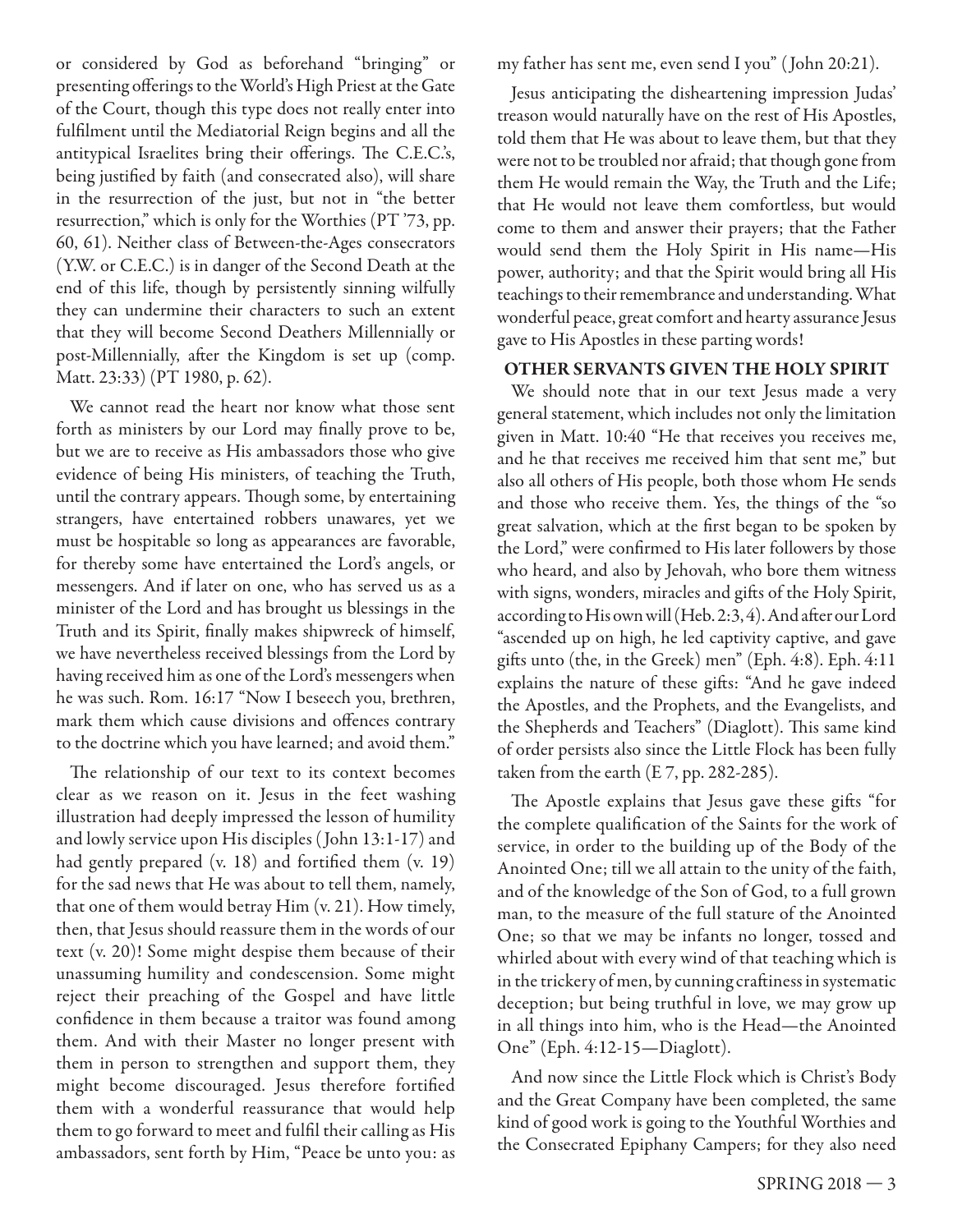instruction as to how to serve God, not only in building up the Epiphany Camp, etc., but also (which is more important) the building up of one another in the most holy faith under the headship of Christ, Yes, qualified saints for the work of service. "Gather my saints together unto me; those that have made a covenant with me by sacrifice" (Psa. 50: 5). While it is true that the saints (holy ones) in the sense of the Little Flock and Great Company have all been gathered, there are still other saints to be gathered. In this wider sense Bro. Russell often spoke of the Great Company as "tribulation saints"  $(R 5231, par. 12)$ . The Bible frequently refers to the Ancient Worthies as saints "To the saints that are in the earth, and to the excellent, in whom is all my delight" (Psa. 16:3, Psa. 30:4, 31:23, Hosea 11:12); and Bro. Johnson shows in (E 6, p. 526); that "the saints of Psa. 37:28 are the Ancient and Youthful Worthies in the Little Season" and (E 4, pp. 334-336) that in Rev. 20:9 the expression "camp of the saints" refers to the Youthful Worthies. In fact, all consecrated ones are sanctified, holy to God, and therefore saints in this wider use of the term. We understand that Ananias was the first one accredited with the use of the word "saints" in connection with Jesus' followers. As Bible students we understand the word signifies "holy ones," "consecrated ones," "dedicated ones," "sanctified ones." Surely it is a fitting name for all who profess and endeavor to follow in the footsteps of their Master, "Also of the Nethinim, (C.E.C's) who David and the Princes had appointed for the service of the Levites" (Ezra 8:20); "We know that all things work together for good to them that love God, to them that are called according to His name" (Rom. 8:28). Let us be worthy of the name!

God has always supplied His people with needed help. This was so in Old Testament times, when He sent to His people the Law and the Prophets. During the Gospel Age, God "set the members every one of them in the body, as it pleased him" (1 Cor. 12:18, 28). In providing for His people Apostles, Prophets, Evangelists, Pastors and Teachers, He did not select them because of their worldly wisdom (though some of them were learned in secular subjects), but especially because of their entire consecration to His will and service and their faithfulness (1 Cor. 1:26-29). "Hearken, my beloved brethren, has not God chosen the poor of this world rich in faith, and heirs of the kingdom which He has promised to them that love Him" ( James 2:5). God through Jesus gives His ministers their commissions. The under shepherds may be recognized by their spirit of self-sacrifice for the sheep, and by their ability to feed them by expounding and teaching to them the Scriptures harmoniously.

The fact that God does set apart or raise up teachers for His people is evident not only from the Scriptures but also from His dealings (1 Cor. 12:27-31; Eph. 4:11, 12). "The things that you have heard of me among many witnesses, the same commit to faithful men, who shall be able to teach others also" (2 Tim. 2:2). It is a fact that during the Gospel Age, even to the present day, (2018), it has pleased God to make far greater use of some of His consecrated servants than others in the work of teaching and edifying His people and of bearing witness to the public. Jesus was a teacher sent by God ( John 17:18, 19; 20:21.); and the disciples were sent to preach, to teach and to baptize (Matt. 28:19). And every consecrated child of God is a minister in some sense—all are commissioned under the power of His Holy Spirit to preach the glad tidings (Isa. 61:1-3; Acts 13:47). Yet there are various ones adapted to different parts of the work (1 Cor. 12:4-6).

Those who have acceptably consecrated their lives to God here in the end of the Gospel Age Harvest and have accepted and come under the headship of Jesus Christ as their Lord and Savior, the Captain of their Salvation, and to those enlisted as good soldiers of the cross; He is their Good Shepherd, and they "follow him; for they know his voice" ( John 10:4, 14). Jesus our Head plans and directs the affairs of His consecrated people as they look to Him for their guidance. We will better understand how this is done for us if we note how Jesus as the Head did it for His Body members during their earthly sojourn; for Jesus follows the same pattern and works similarly for His consecrated people today.

## **FUNCTIONS OF THE HEAD**

The eye and ear are channels of information, and the mouth is a channel of expression. These channels correspond with certain of the chief offices among God's people, exercised especially by the star members. The eye is for sight. The Apostles John and Paul in the early Church and Bros. Russell and Johnson in the Gospel Age Harvest, were the members of the Church who were given perhaps more than any others this grand quality of the Head. It was a privilege in which they greatly rejoiced. Jesus received a wonderful revelation from the Father relative to coming events (Rev. 1:1); and He "sent and signified it by his angel unto his servant John," who stood as the eye of the Church. Through the Apostle John the Lord's people could see then and still can see now the unfolding of that revelation as it becomes due. Also the Apostle Paul had this gift or office in a remarkable degree, and the other Apostles had it in a lesser degree.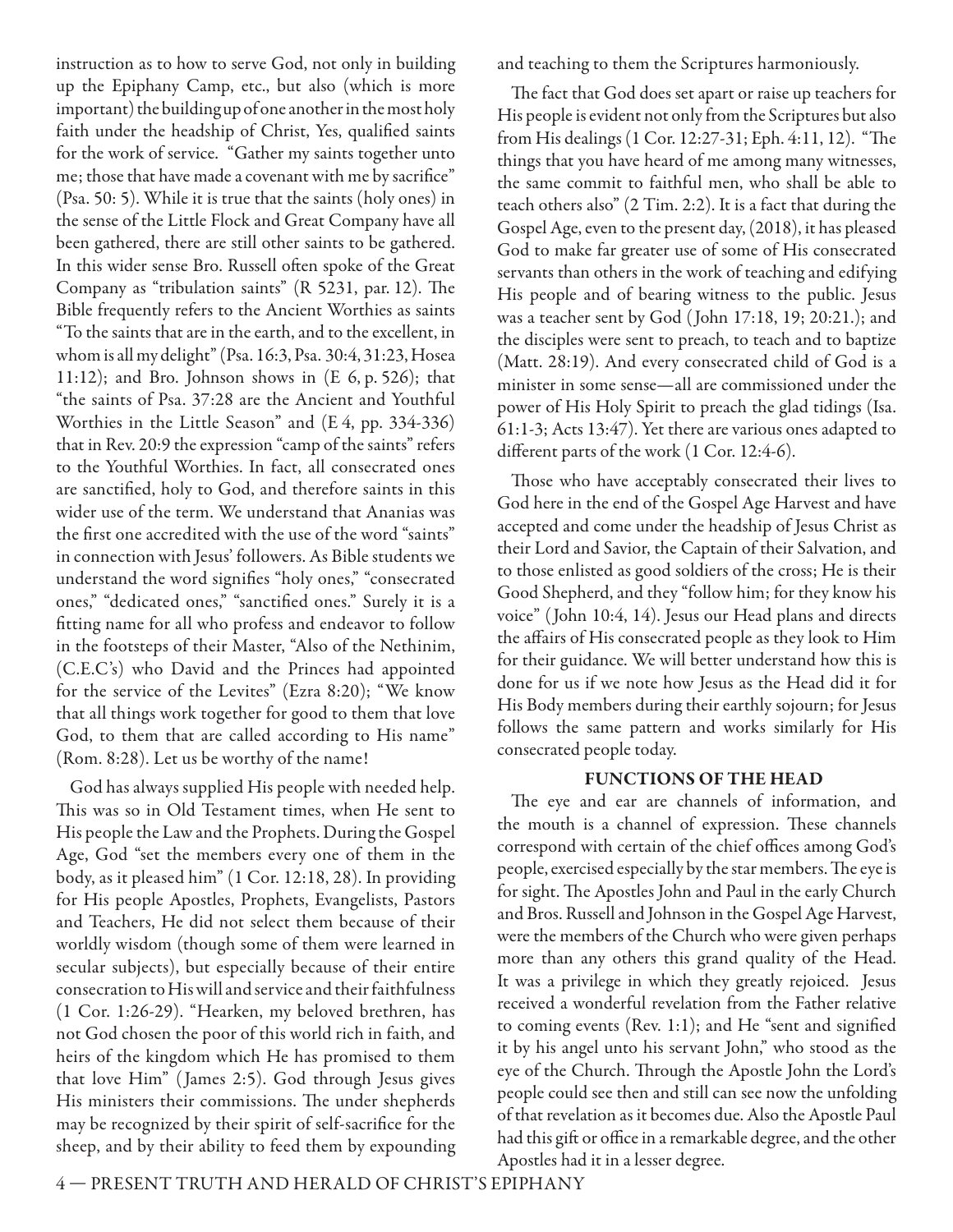St. Paul had an abundance of visions and revelations from the Lord (2 Cor. 12:1-4, 7; Acts 16:9; Gal. 1:12; 2:2; Eph. 3:3). 2 Cor. 12:4 states "how that he was caught up into paradise, and heard unspeakable words, which is not lawful for a man to utter." Though he was not permitted to make known what he so clearly saw and heard in his vision of Paradise (the restored earth), it is evident that this vision so deepened and widened his own knowledge of God's Plan and love as related to the past, present and "ages to come" that his writings have a depth, fullness and beauty possessed by no other New Testament writer. He seems to come to the very verge of divulging those glorious revelations while explaining in Rom. 11:25-33 the plan of God relative to the casting off of Fleshly Israel and their future restoration to God's favor through the agency of the Church, when they shall obtain mercy through the Church's mercy. How eager he seems to tell plainly all about those future dealings—things that were not due to be clearly revealed and understood until in the Harvest of the Gospel Age! "O the depth of the riches both of the wisdom and knowledge of God" (Rom. 11:33)!

The ear quality, though secondary to the eye, is nevertheless very important. It is the gift or quality of hearing, understanding and appreciating the Word and plan of God. It was possessed by the Apostles, and also by the other star-members (more markedly by some than by others) throughout the Gospel Age. It was by the exercise of this gift that the Apostles (especially Paul, Peter and John) and the other star-members (notably Bros. Russell and Johnson in the Gospel Age Harvest) were able to point out the fulfilment of prophecies and to understand the deep things of God.

The mouth (utterance) is another quality belonging to the head. Jesus delegated this privilege of utterance to various members for the benefit of the Body. This gift, though possessed by all of the Apostles and other starmembers in varying degrees, was especially notable in Peter. The Apostle Paul, though a great reasoner, also was privileged with the eye and ear qualities in outstanding measure, however Paul was inferior in oratory to Apollos (not an Apostle) and to some others (Act 18:24). "But though I be untrained in speech, yet not in knowledge; but we have been thoroughly made manifest among you in all things" (2 Cor. 11:6).

The functions of the eye, ear and mouth in the physical body belong to the head. During the Gospel Age these highest offices were entrusted by Jesus (the Head of the Church, which is His Body) to certain members (notably the star-members and their special helpers) to exercise for

the benefit of all. "God is He who works all things among all. And to each is given the manifestation of the Spirit for the benefit of all"  $(1$  Cor. 12:6,  $7$ —Diaglott). To this day we benefit from their labors of love, and we thank God for them.

There are also members which belong properly to the body rather than to the head, such as the feet, hands, etc. The feet make progress, and from this standpoint might be considered as representing the missionary work of evangelists, general and local. The hands care for, protect, assist and feed the body, and from this standpoint might be considered as answering to the work of pastors and teachers, general and local. The trunk of a human body, with its breathing capacity, its circulatory system and its methods of supplying nourishment, might be likened to the general mass of the Lord's people. The working together of the whole system is to build itself up and to strengthen the laborers throughout the entire body and prepare them for the doing of the will of the head.

## **FUNCTIONS OF THE BODY**

So the entire Body of Christ built itself up and grew strong by the use of the spiritual food; and it imparted its strength and support to those members who ministered to it, especially to the Apostles, Prophets, Evangelists, Pastors and Teachers; "From whom the whole body fitly joined together and compacted by that which every joint supplies, according to the effectual working in the measure of every part, makes increase of the body unto the edifying of itself in love" (Eph. 4:16). Let all be clear on this condition: the same principles and methods work among God's consecrated people today, and the building up of one another in the most holy faith goes on along the same general lines among the various members of the household of faith.

SPRING 2018 — 5 The great worldly organizations claim the name of Christ leading and control (headship) yet refusing the teachings of His Word, have little or nothing in common with the real followers in Jesus' footsteps. They have their own heads and Prophets, Pastors and Teachers, (tenets) but not the true and proper ones (Isa. 9:15, 16; 29:9-14; Jer. 23:16-32; Rev. 18:22, 23). They have large flocks but very few real sheep. They have their teachers, but the time has come when these great flocks of nominal sheep will not endure sound doctrine. They seek their own desires, they gather to themselves teachers having itching ears (itching for the world's acclamations); and they turn away their ears from the Truth, and are turned unto fables; "For the time will come when they will not endure sound doctrine; but after their own lusts shall they heap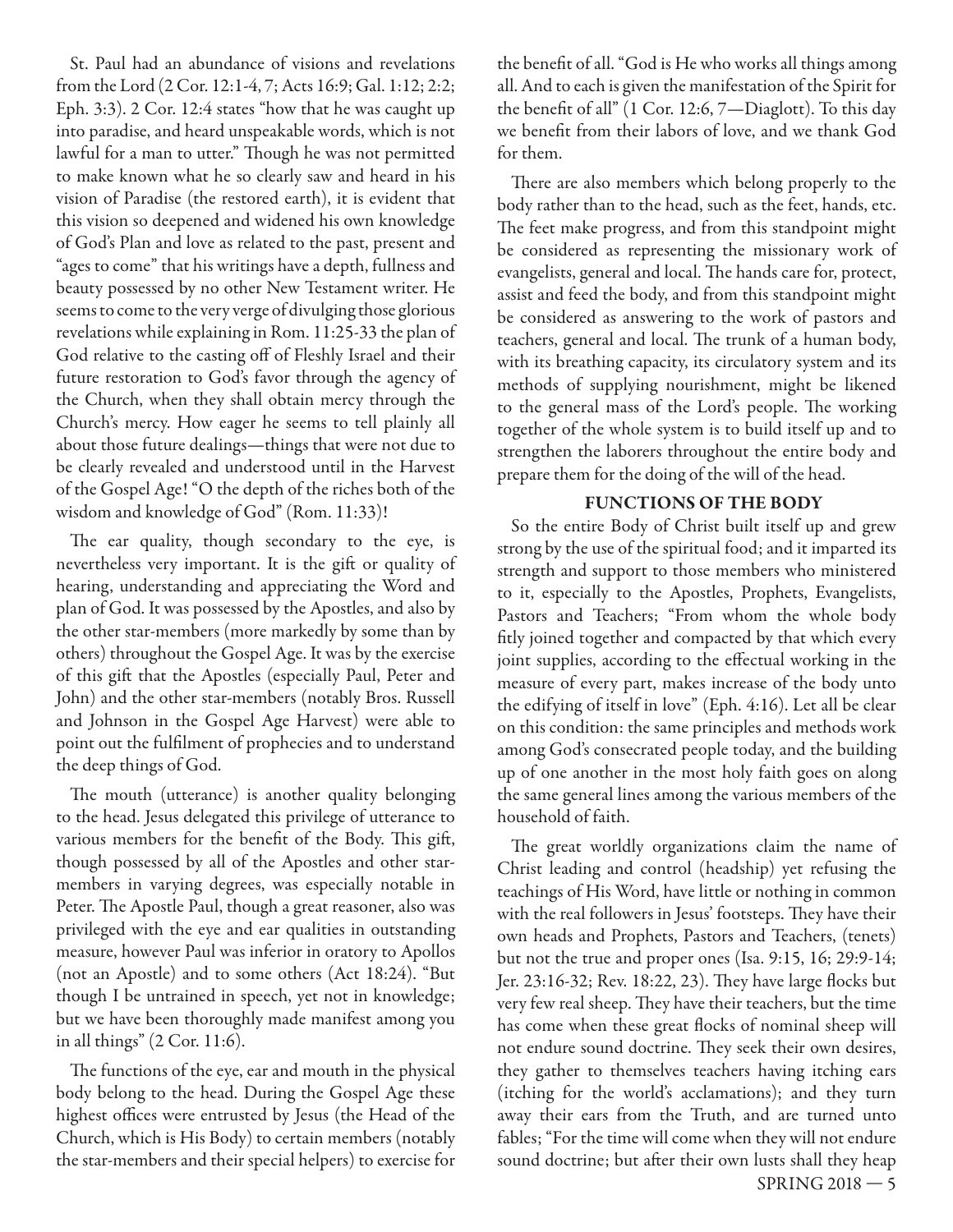to themselves teachers, having itching ears; and they shall turn away their ears from the Truth, and shall be turned unto fables" (2 Tim. 4:3, 4). Let us (footstep followers) watch carefully that we are not deceived by any of their forms of godliness, lacking the power (2 Tim. 3:5). But while we, in the light of the Truth as the Lord reveals it, (through His chosen messengers) must reject all teachings of error, both in Big and in Little Babylon, we are to accept as our teachers those who hold faithfully to previously given Truth and who progress along the same Truth lines to present Truth as the Lord unfolds it—for the Truth is progressive (Prov. 4:18), and our Good Shepherd did not cease feeding His sheep when the Little Flock was fully taken from the earth.

## **THE LORD'S TABLE**

As a faithful Shepherd our Lord has never failed to feed His sheep the "Truth as due." Micah 5:4 says "He shall stand and feed in the strength of the LORD." To the Apostles Jesus gave the needed help and in the Interim between the Harvests He continued giving them much light at the time of the Reformation, which in comparison with the great light given at the end of the Age is called "a little help" (Dan. 11:34). At His Second Advent He gave His people during the Harvest Reaping time a great unfolding and clarification of Truth as "meat in due season," at the hands of that "faithful and wise servant" (Matt.  $24:45$ ; Luke  $12:42$ ). Then, after the reaping and gleaning of the Little Flock were ended, He began to do a wonderful work in the Time of Trouble toward the Epiphany's elect as such—the Great Company and the Youthful Worthies—giving them much-needed Truth essential for their proper development, at the hands of the Epiphany Messenger (E 10, pp. 112-114). Jesus continues to bring forward Truth as due to this very day.

When Bro. Russell died in 1916, some thought that there would be no further unfolding of Truth. They therefore fought, and some continued to fight against the unfolding Epiphany Truth—the post-1916 light. Oh, they have ceased to walk in the light of the Truth as it becomes due to hear the voice of the Good Shepherd. Some of them have even denied much of the Truth that He had given them through Bro. Russell, which they formerly enjoyed, Matt. 13:12 "For whoever has, to him shall be given, and he shall have abundance: but whoever has not, from him shall be taken away even that which he has." Likewise, when Bro. Johnson died in 1950, some thought that there would be no further unfolding of Truth. They therefore fought, and some still fight, against the unfolding post-1950 Truth and have ceased to walk in the light as the Lord has been giving it. Some of them have even denied much of the Truth, which they formerly enjoyed, that Jesus had given them through Bro. Johnson, no longer hearing the Good Shepherd's voice.

Many have cast aside the Scripturally-based teachings given by the Lord through Bro. Johnson, that the Epiphany in its narrow or restricted sense is 40 years long  $(1914-1954)$ ; that "after 1954 no Youthful Worthies will be won"; that in 1954 the Great Company's Attestatorial Work would set in; that the Epiphany Camp in the finished picture will consist of the Quasi-elect i.e., Consecrated Epiphany Campers, loyal tentatively justified ones, and the converted loyal Jews; that Jesus' flesh (though perfect) was one of His chief enemies (see Manna comments for Apr. 21 and Nov. 9). Since the Little Flock has left the earth, the Lord continues to feed His people, even as He fed them prior to the Little Flock's existence. Then any direct service from the Lord for His consecrated people came through a member of the Great Company; and after the Great Company was taken from the earth it came through a member of the next highest class, namely, the Youthful Worthies.

But just how does our Good Shepherd, the Lamb that was slain, continue to open the seals of the book (Rev. 5:5), giving to His sheep the Truth as due, (Pro. 4:18) since the seven composite angels to the seven stages of the Church, the seven composite stars, or seven shepherds, with their eight principal men (Mic. 5:5; the Parousia and Epiphany Messengers being the seventh and the eighth), have finished their course? From a number of lines of evidence from Scripture, reason and facts (Sanctified Common Sense); The Epiphany Messenger, the 49th and final star-member and the last Little Flock member to be glorified (E 10, p. 142), showed that after his demise our Lord would give the stewardship of the Truth to the Great Company, particularly to the Good Levites and their Divinely appointed leader "a companion and the special helper of the Epiphany messenger" until his demise—PT '42, p. 14.

We have every confidence that the Great Company has finished its earthly course and our Lord has continued His special shepherding care for His people through the Youthful Worthies, and that after the Youthful Worthies have finished their course in this life. He will continue it through the Consecrated Epiphany Campers. Let us reason on this Truth teaching since the Gospel Age Church of the Firstborn has left the earth, the consecrated of our day, "Those Consecrating Between the Ages" (R 5761), are God's place of residing, meeting with and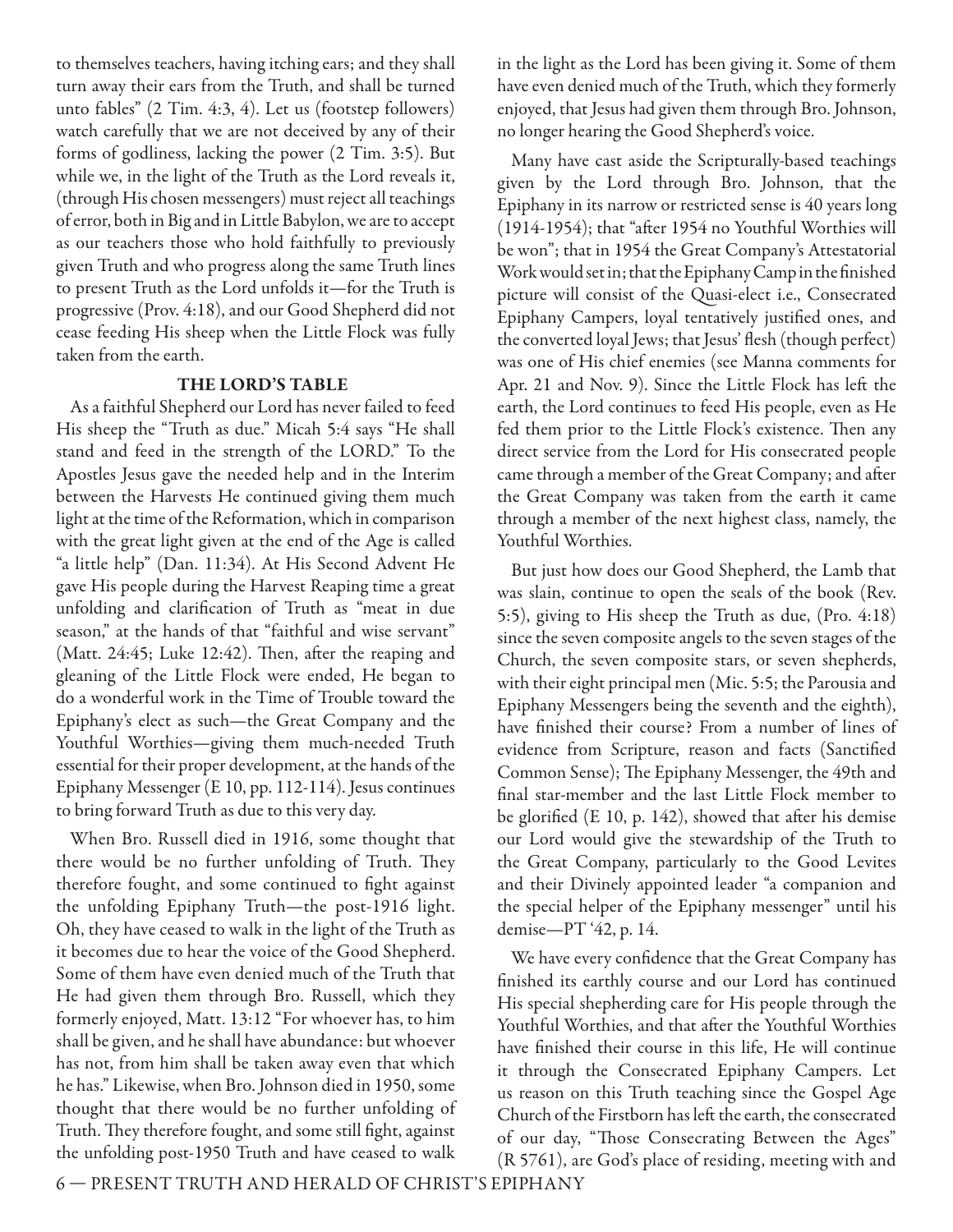blessing the people. Upon them the antitypical cloudy, fiery pillar, the Truth as due and its Spirit, rests, and they are the depository of these. If the world and some brethren rail at, and despise such a claim, they may do so; but this will not in the least alter the fact that the Christ is the recipient and depository of God's Truth and Spirit (and since the spiritual elect all have been glorified, "Those Consecrating Between the Ages," the Spirit-enlightened, Spirit-energized consecrated ones, are recipients of this great favor)! This is the privilege of the consecrated child of God and it far surpasses what the world's greatest, mightiest and wisest may have or boast. Grateful to the Lord for this, the greatest of all privileges, we envy not the most favored of the present evil world whatever advantage they have or think they have (PT 83, p. 78).

Let us examine closely John 10:16 "And other sheep I have, which are not of this *fold*; (place of protection) them also I must bring, and they shall hear my voice; and there shall be one *fold*, (flock) and one shepherd." The "other sheep" of John 10:16, to be fed with the Truth as due and shepherded are; the Quasi-elect, especially the Consecrated Epiphany Campers (most of whom have been won for the Lord by the Youthful Worthies). They as Quasi-elect Jews and Gentiles and Millennial missionaries will do the successful preparation of the hearts and seedsowing in the Mediatorial Reign and will make many converts (Psa. 107:22; Joel 2:28). World conversion will then occur. They will assist greatly also in taking care of mankind as figurative branches in The Christ as the Millennial Vine.

The whole sphere of the Truth as due and its Spirit, the antitypical land of Canaan, that flowed with milk and honey, has been the pasture and a resting-place for God's Gospel Age sheep who have in the proper spirit and way perseveringly sought Him as their Great Shepherd, and will be also for His Millennial and post-Millennial sheep ( John 10:16), all who then in the proper spirit and way—through the Christ—will perseveringly seek Him as their Great Shepherd. The restitution class (including the Quasi-Elect and the non-elect) in its earthly form of eternal life will have many joys in Paradise. Their supreme love for God and Christ and their equal love for one another with all implied therein amid a perfect paradise will make a heaven out of earth for them. They will be as happy as is possible for perfect humans to be and that with no cloud to darken the sky of their joy. Eph.4:4 "There is one body, one spirit, even as you are called in one hope of your calling."

Christ's disciples who consecrate between the ages at this time are not to think that our doctrines and instructions applied only to the Spirit-begotten and not to them or that they apply only in a lessor way to them. There is only one kind of consecration, full consecration to God, for all the pre-Millennial seed of Abraham and only those that make and keep such a consecration will be given favored places as antitypical Levites and Nethinim in the Kingdom. While symbols of Christ's Head-ship and the Church's Body-ship are primarily involved, the same principle applies in all ecclesiae of God's present-day consecrated people, for they are all parts of the church, the ecclesiae (the called out ones) in the wider sense.

Oh, my dear brethren, the truly justified in the Word (called out ones) fully consecrated to God (chosen of God) believers in the Word of Jehovah given through His chosen vessels (the faithful sanctified ones) to these the words of our selected text are precious, they are our Lord's assurance that "he that receives whomever I send received me; and he that received me receives him that sent me!" Let us ask this question—Have I received the Lord and Savior, who died for all? If the answer is yes, then be sure to recognize those whom He sends and receive them. Another question, have I received the Heavenly Father, from whom come all the blessings now and forever? Then be sure that you recognize and receive those whom He sends through Jesus to you for your blessing: If they have proven to be Faithful to God's Truth and its arrangements!

 Now, let us look at the reverse of our text as it is also true; for those who reject whomever Jesus under God's direction and arrangement sends for their blessing in the Truth and its Spirit are thereby rejecting both Jesus and God, who sent Him (Acts 22:7, 8)! V. 7 "And I fell to the ground, and heard a voice saying unto me, Saul, Saul, why are you persecuting me?" V. 8 "And I answered, who art thou, Lord? And he said unto me, I am Jesus of Nazareth, who you are persecuting." What a terrible thing many are doing! (Compare John 8:45-47; 10:26, 27; 1 Cor. 14:36, 37.) "Whosoever transgresses, and abides not in the doctrine of Christ, has not God. He that abides in the doctrine of Christ, he has both the Father and the Son" (2 John 9, 10).

As children of God we are free moral agents to make decisions for our own destiny at this time, so, how careful we must be not to accept the teachings of anyone who professes to be a mouthpiece for the Lord until we have proven his teachings to be in harmony with God's Word. Isa. 8:20 "To the law and to the testimony, if they speak not according to this word, it is because there is no light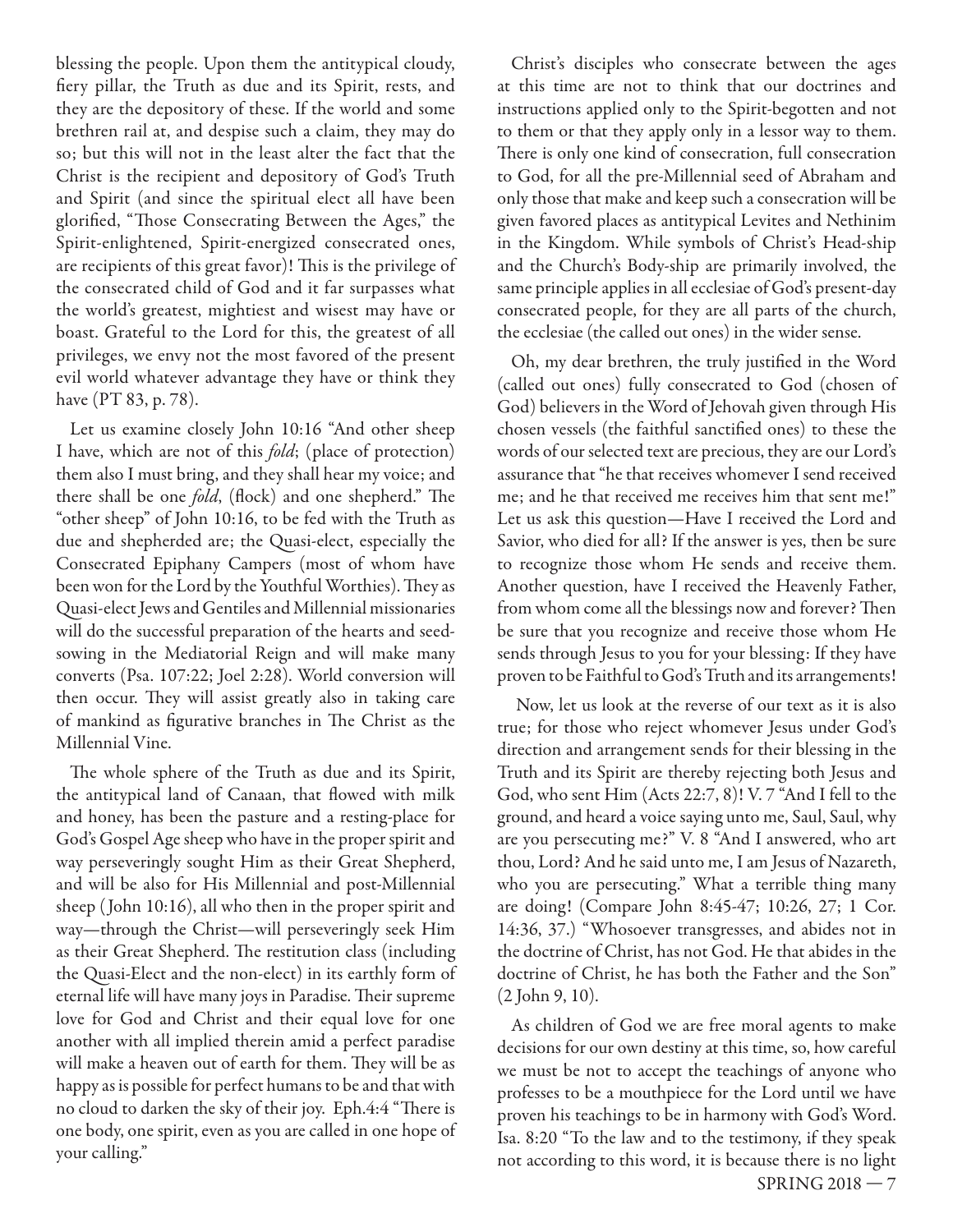in them." 1Thes. 5:21 "Prove all things; hold fast to that which is good" (Also Acts 17:11)! And how careful we should be not to reject any of His true ambassadors!

Satan has continued to form sects in order to sift and divide the Lord's people. Those who would retain the Lord's approval will hold to Him as their Head, will faithfully accept His true servants and arrangements and will not join with scoffers and errorist, "by reason of whom the way of truth shall be evil spoken of," who blindly lead their followers into "blackness of darkness" (Matt. 6:23; 2 Pet. 2:2; Jude 13). "But if we walk in the light, as He is in the light, we have fellowship one with another, and the blood of Jesus Christ His Son cleansed us from all sin"; "he that says he abides in Him ought himself also so to walk, even as He walked" (1 John 1:7; 2:6).

## **John 13:20 Receive Him**

**John 13:20 "...he who receives Me receives Him who sent me."**

**John 1:12 "But as many as receive Him, to them He gave the right to become children of God..."**

**A gift is not a gift until it is "received".**

**It may be an intended gift, a potential gift, a possible gift, but it is only a gift when it is received.**

**Something that is imposed on someone is not a gift.**

**Salvation is always described as a gift. John 1:12, 3:16, 27, 4:10, 14, 5:21, 26, 6:27, 32-33, 63, 10:28, 14:27, 17:2.**

## ONE VOTE — ONE CONVENTION

## bible standard ministries [LHMM]

**Publishers of the Bible Standard and Present Truth Magazines And Other Bible Helps**

THE WISDOM WHICH THE NOBLEST SCIENCE COMES FROM ABOVE THE BEST INSTRUCTION

1156 Saint Matthews Road Phone 610-827-7665 Chester Springs, PA 19425-2700

To the appointees and Brethren of Bible Standard Ministries [LHMM]. I wish to address the position of the leader of the Lord's people, a God appointed office, and the Executive Trustee position, an office that the Consecrated Brethren in the U.S.A. that are in harmony with the arrangements, have the privilege of voting on.

I believe that the method, one vote at one convention, used to elect Pastors Johnson, Jolly and Gohlke was very efficient and in harmony with the Lord's arrangements. The exception to the one-vote arrangement was first introduced when Bro. Gohlke did not publicly announce his successor before he died (like had been done in all successors, previously). Bro. Hedman felt the brethren did not have sufficient notice of his being the successor and introduced a three-vote procedure. I intend to announce my successor prior my death or inability to execute the duties of this office thereby removing the need to vote at more than one convention.

I, Leon J. Snyder, Executive Trustee of Bible Standard Ministries [LHMM] do place into effect the one vote at one convention procedure, as the proper means of bringing my successor Daniel J. Herzig into this position of Executive Trustee when I can no longer perform the duties of this office.

Leon Snyder Executive Trustee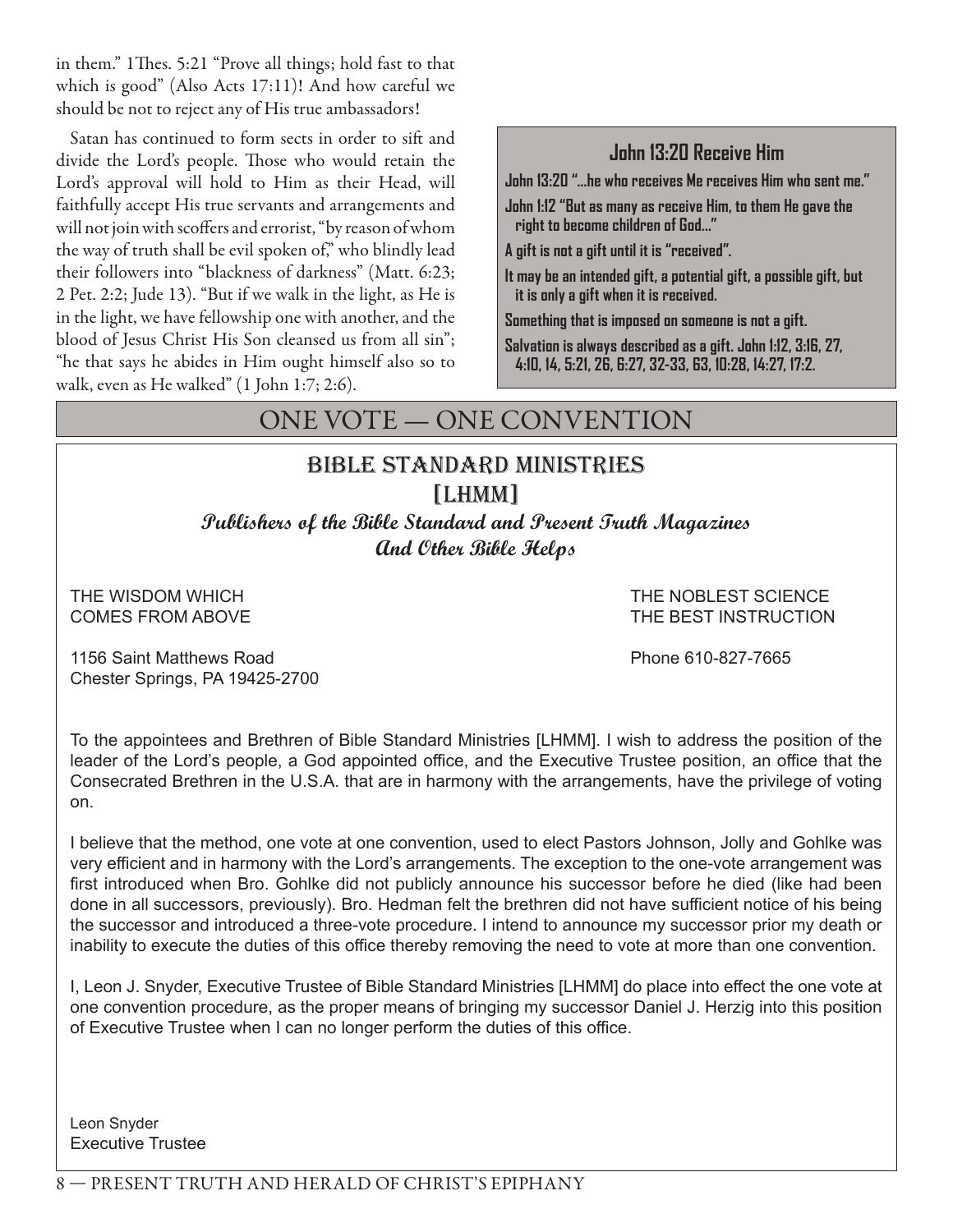#### **LIMITED POWER OF ATTORNEY**

I, LEON J. SNYDER, Executive Trustee of BIBLE STAND RD ("LHMM") located in Chester Springs, Pennsylvania, according to the po-新兴。 me by conventions of the membership of LHMM on March 11, 2016, do mark, constitute, and appoint DANIEL J. HERZIG as my true and lawful Attorney-in-Fact, to exercise this Power of Attorney for me in the event of disability, incompetence, or illness, as herein defined. I shall refer to my Attorney-in-Fact as my "Agent" in the following provisions of this document.

My Agent is, by this document, authorized to do all things necessary to further the work of the LHMM with the right to exercise the same prerogatives and powers as I could do if personally able.

This document in no way abrogates my existing powers as the incumbent Executive Trustee, and I may at any time revoke this Power of Attorney. This Power of Attorney shall cease in the event of my death.

#### ARTICLE 1: DEFINITION OF DISABILITY.

"Disability" or "incapacity" shall be determined based upon the written report of a medical doctor duly authorized to practice stating that, in his or her opinion, because of advanced age or mental infirmity or physical incapacity, I am unable to properly exercise my power as Executive trustee and Director. The report shall give particulars as to my infirmities and shall state the date the doctor last examined me. Before using this power of attorney, my Agent shall attach a copy of such doctor's report to this document.

#### ARTICLE 2: POWERS.

My Agent shall have full power to do everything requisite and necessary in furtherance of the activities and mission of the LHMM, and generally to act for me in my capacity as Executive trustee as fully and effectually and in all respects as I could do it personally present and able.

Without limiting the generality of the foregoing, I expressly authorize my Agent to exercise those powers granted to me by adopted at the General Convention of LHMM on March 11, 2016.

#### ARTICLE 3: OTHER PROVISIONS.

Except to the extent I have expressly provided otherwise, the A. exercise of any of the powers granted to my Agent shall be in his sole discretion. The decisions of my Agent to exercise, or to refrain from exercising, any power, arrived at in good faith, shall be binding upon me and my heirs, executors, administrators, and assigns.

Except to the extent I have specifically provided otherwise, my  $\mathbf{B}$ . Agent shall not be barred from exercising any discretionary power or from exercising any management power by reason of any conflict of interest.

No person dealing with my Agent shall have any responsibility to  $\mathsf{C}$ . inquire into or oversee how any purchase money or other consideration is used or expended, or to inquire into the validity, necessity, or propriety of any transaction to which my Agent may be a party.

In exercising the powers and authority granted by this instrument, D. my Agent may delegate power or authority to agents and may appoint other agents, but such delegation shall not relieve my Agent of any obligation to oversee the proper management of the activities and mission of the LHMM.

#### ARTICLE 4: TERMINATION.

This General Power of Attorney shall terminate only upon my death or upon my written revocation of it. An affidavit, executed by my Agent, stating that my Agent has no knowledge of the revocation or termination of this power shall be conclusive proof of the power and authority of my Agent and shall relieve all persons of any obligation they may have to inquire into the authority of my Agent and shall relieve all persons of any liability for relying upon this instrument. In any event, no person relying upon this general power of attorney without actual knowledge of my death or of my revocation of it shall be liable to me or my estate because of that reliance.

| , 2016. | IN WITNESS WHEREOF, I hereby set my hand and seal this $\mathscr{H}^{\mathscr{M}}$ day of |
|---------|-------------------------------------------------------------------------------------------|
|         |                                                                                           |
| Witness |                                                                                           |
| Witness |                                                                                           |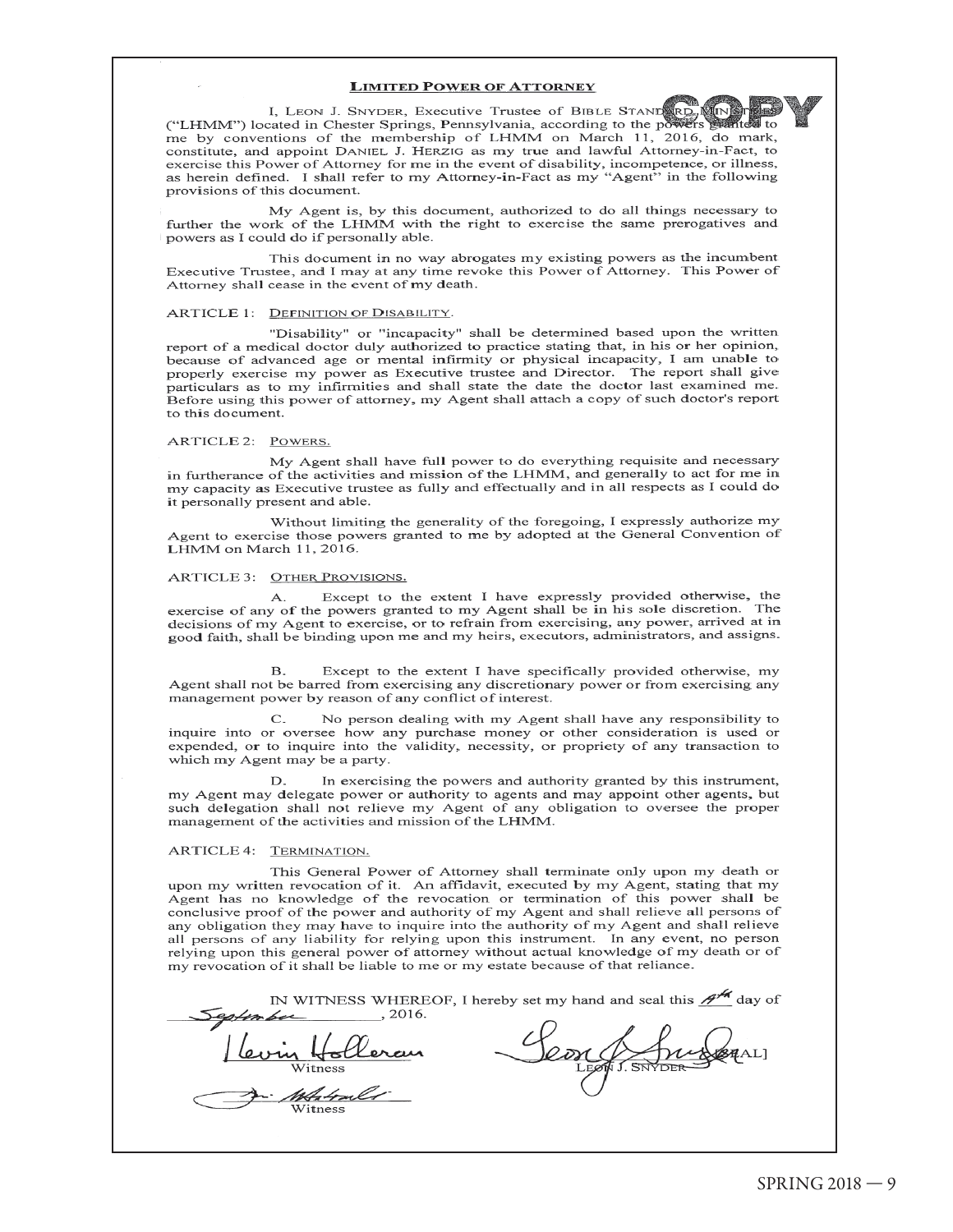# THE HERITAGE OF GOD'S PEOPLE

*"But unto them which are called, both Jews and Greeks, Christ the power of God, and the wisdom of God"* (1 Cor. 1:24).

One of the greatest blessings given to the justified, consecrated and sanctified child of God is his relationship with Jehovah, our Father, and our Lord Jesus His Son. In connection with this relationship with God and Christ we, as consecrated children of God, have received a rich heritage. Heritage, a word we don't use every day, is defined in the dictionary as: 1. Property that is or can be inherited. 2. Something handed down

from one's ancestors or the past, as a characteristic, a culture, tradition, etc. 3. The rights, burdens, or status resulting from being born in a certain time or place; birthright. Heritage applies either to property passed on to an heir, or to a tradition, culture, etc. passed on to a later generation (our heritage of freedom).

By the heritage of God's people we refer to that which God gives His people to possess. The heritage of God's people suggests that God gives His people something special, different from or additional to the blessings that are general to all of mankind. From the definitions for the word heritage we get the thought that by the expression "the heritage of God's people" we mean the rights, the standing, the characteristics, the culture, the privileges and the wisdom from above that come to a person who is devoted to God and Christ and the cause of truth and righteousness.

We accept the thought given in John 9:25 that once we were blind but now we can see. Jesus abolished death and saved us from its curse so that we might show forth the praises of Him who has called us "out of darkness into his marvelous light" (1 Pet. 2:9). It is "the manifold wisdom of God," (Eph. 3:10) revealed by Christ unto us "in all wisdom and spiritual understanding," (Col. 1:9) that brings us special joy. Jehovah's wisdom [our great heritage] in the words that He speaks unto us are "spirit and life" ( John 6:63).

Certainly we recognize that God's providences on behalf of all the human family bring rich and wonderful blessings to the consecrated believer and in a lesser degree the unbeliever. We share many blessings in common

**You will seek me and find me when you seek me with all your HEART Jeremiah 29:13**

with mankind in general—the blessings of creation, life, the sunshine, the rain, good air, fresh water, the abundance of earthly good things resulting from the time and place in which we live, but more than this, because of our special relationship to God and Christ we, as believers, have many additional privileges, benefits and blessings that others do not enjoy, if they haven't given themselves to God and Christ through faith justification and consecration. This is

our heritage as God's people, and it is a rich heritage for which we thank our gracious Heavenly Father. "But seek ye first the kingdom of God, and his righteousness; and all these things shall be added unto you" (Matt. 6:33).

If we would make a list of some of the things that are part of our heritage, our special possession or privileges because we reverence God and have consecrated ourselves to Him what would we include? We read of David's declaration in Psa. 61:4 "I will abide in thy tabernacle for ever: I will trust in the covert of thy wings. Selah." This declaration is equivalent to our personal consecration—v. 5 "For thou, O God, hast heard my vows: thou hast given me the heritage of those that fear thy name." In this Bible text the word vows seems to indicate the thought of consecration of the righteous, and fearing God's name carries the thought of reverencing Jehovah. "Rejoice in the LORD, O ye righteous: for praise is comely for the upright" (Psa. 33:1). Perhaps we don't always consider how really important it is to praise God, but, in Psa. 61:8 King David, the Psalmist, couples the giving of praise with the fulfilling of his vows. We can feel the emotions of David being poured out to his Lord "So will I sing praise unto thy name for ever, that I may daily perform my vows." Those that maintain a consecrated relationship with God can have this same feeling of closeness to the Lord!

Let us examine three supporting Scriptures: Psa. 32:10-11 "Many sorrows shall be to the wicked: but he that trusteth in the LORD, mercy shall compass him about. Be glad in the LORD, and rejoice, ye righteous: and shout for joy, all ye that are upright in heart." Oh, how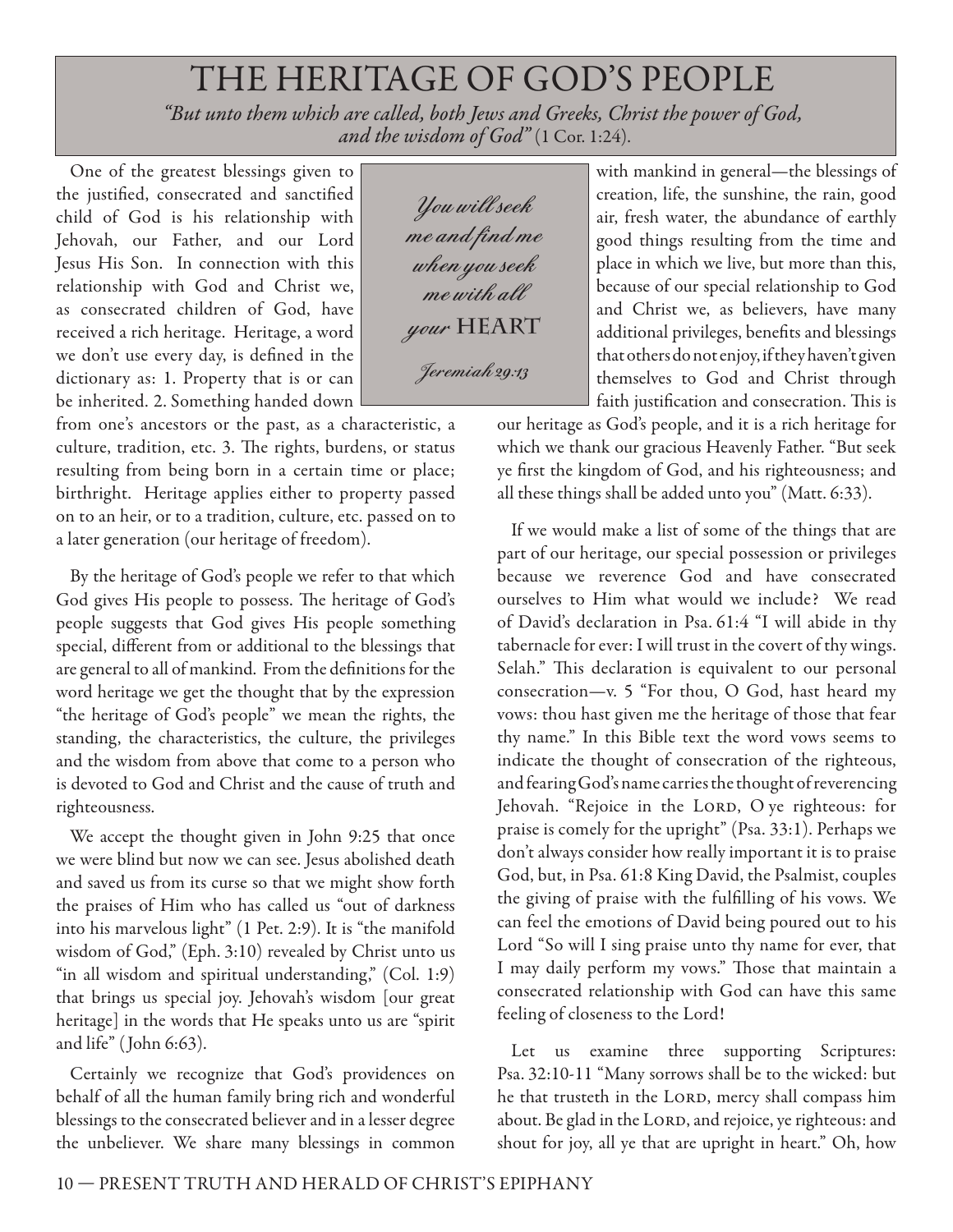important mental appreciation and heart's reliance is for the consecrated child of God. Psa. 42:8 "Yet the LORD will command his lovingkindness in the daytime, and in the night his song shall be with me, and my prayer unto the God of my life." By God's graciousness the Lord's people have as part of their heritage his lovingkindness in the daytime and a song in the night. From these and other Scriptures we understand that the inspired Scriptures encourage the whole human family to praise, worship and thanksgiving.

As an inquiring consecrated child of God we might ask: Why does the Lord urge us to give thanks, to praise Him and to rejoice? A part of the answer to that question lies in the fact that there is a relationship between the spirit of praise and thanksgiving to God and Christ and to having a godly character. Loving gratitude is one of the Divinely implanted instincts of a person bearing the image of God, and one which should be cultivated. This element of gratitude in the intelligent creature is designed to be responsive to the Divine goodness and benevolence. Gratitude is the element of character in man which makes fellowship and communion with God possible. If there were nothing in us capable of expressing grateful appreciation, what pleasure could there be on God's part in manifesting His goodness to us? And what would there be in us to call out God's love? But we read in Rev. 4:11 that it is for the Lord's pleasure we exist and were created. Oh, God endowed mankind with this element of character which is responsive to His own goodness. "Thou art worthy, O Lord, to receive glory and honour and power: for thou hast created all things, and for thy pleasure they are and were created."

Since we were created for the divine pleasure (Rev. 4:11) being responsive to God's goodness institutes a lively and delightful fellowship with Him. We embrace the principle of truth which is honesty in our words, conduct and thoughts. Let us examine some scripture that show forth the opposite view; perhaps this will help us to understand why the fully consecrated child of God should have even more faith that the Lord will deal truly, to give us the blessings He has promised. Prov. 11:20 says "they that are of a *froward* heart are abomination to the LORD: but such as are upright in their way are his delight." (The definition for the word *froward* is habitually disposed to disobedience and opposition; not easily controlled; stubbornly willful; contrary). Prov. 15:8 "The sacrifice of the wicked is an abomination to the LORD: but the prayer of the upright is his delight."

Prov. 13:3 "He that keepeth his mouth keepeth his life: but he that openeth wide his lips shall have destruction!" What a fearful responsibility attaches to the tongue that wags in a flippant way, dishonoring God!

To cultivate the spirit of praise, thanksgiving, and loving appreciation of all the manifest goodness of God, it is necessary for us to call to mind continually, God's acts of mercy and grace, "pray without ceasing." This is the Christian's secret of a happy life. We will be helped to cultivate this spirit of praise and thanksgiving if in our prayers we frequently tell the Lord how we remember His goodness and how every new evidence of His love and care causes us to have a deeper faith and to realize more fully the sense of His presence and favor; and how through these experiences our love and joy for Him are made to increase. If we call to mind especially our own individual experiences of the Lord's leading and care, our experiences of His delivering us from dangers and snares of the Adversary—as we meditate upon these things, our appreciation of God and His goodness will grow. As the spirit of love and praise takes possession of our hearts, it will help us to rejoice in the Lord and to give thanks. As we read in 1 John 4:19, "We love him, because he first loved us." If we have truly appreciative hearts, when we recognize some new evidence of His love, our love is called out more, and we are made to rejoice in God. This consideration has much to do with why Jesus said "Hitherto have ye asked nothing in my name: ask, and ye shall receive, that your joy may be full" ( John 16:24).

Let us return to our study of Psa. 61:5 "For thou, O God, hast heard my vows: thou hast given me the heritage of those that fear thy name," and consider the Hebrew word for heritage [yerushshah] which has the thought of to occupy by driving out previous tenants, and possessing in their place. When the Israelites were ordered to conquer the land of Canaan they had to fight and overcome the seven nations already residing there: the Canaanites, the Perizzites, the Amorites, the Hittites, the Girgashites, the Hivites and the Jebusites. These peoples or nations represent the weaknesses of our human nature that we must battle against and overcome, in order that we may take possession of the whole Land of Promise, the privileges, the heritage, we have as children of God.

The Canaanite and his citadels in the type represent sin, its enticements and strong entrenchment in the weaknesses of the flesh. There can be no compromise or truce with sin on the part of the consecrated; it is to be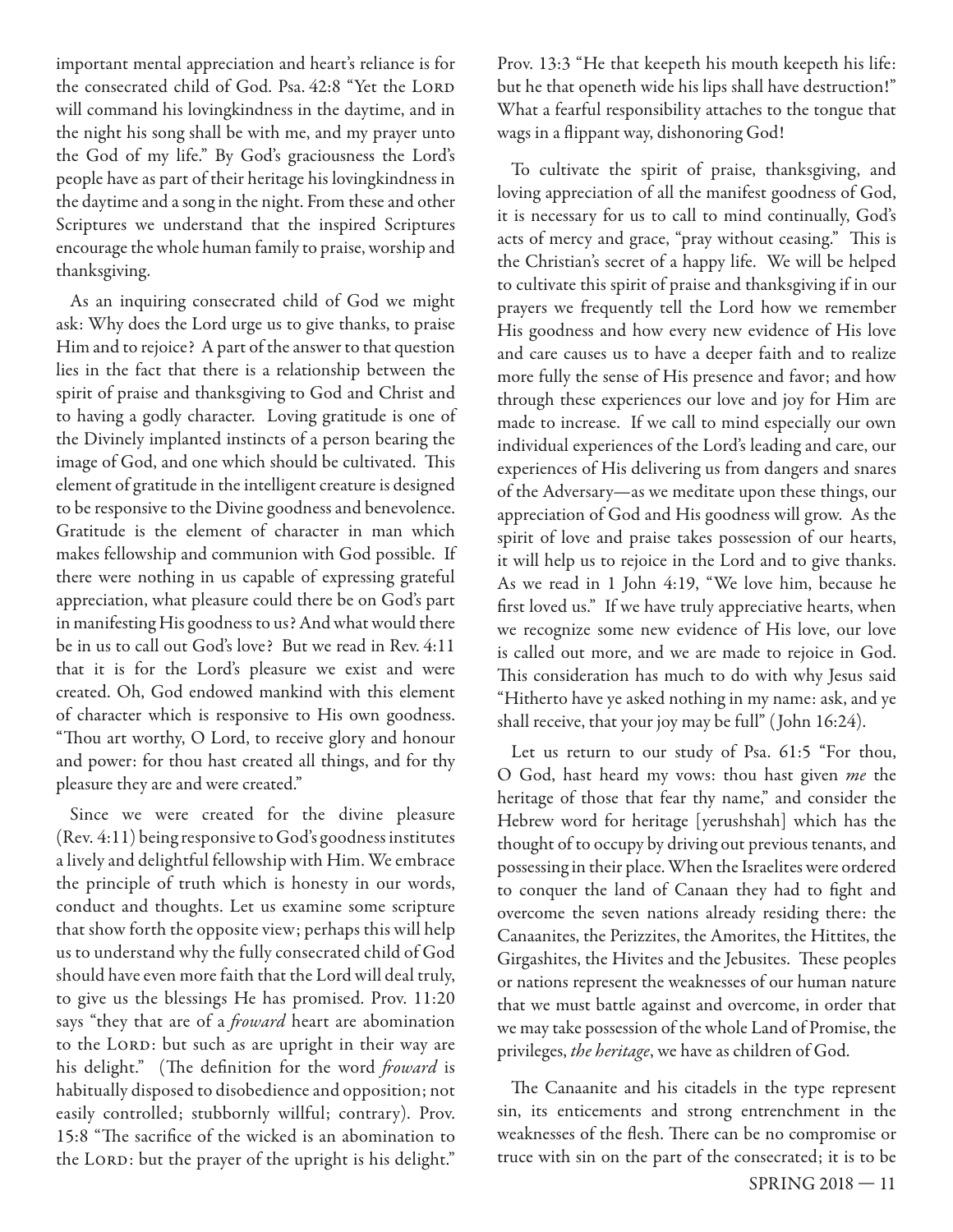a war of extermination! And this was the signification of the type. We enjoy the heritage God gives to His people as we fight against and overcome the weaknesses of our human nature and sin, its enticements.

We, consecrated children of God, must recognize His teachings to us; His Word as recorded in Psa. 119:111 "Thy testimonies have I taken as an heritage for ever: for they are the rejoicing of my heart." The Psalmist is introducing into

our minds the understanding that he possesses the Lord's words, teachings, etc. as part of his heritage and likewise. Do all of the Lord's consecrated people have His teachings as part of their heritage? Yes, we can understand the word testimonies here would be especially the precepts but we will include all of Jehovah's teachings. All that He has made known through Jesus and the Star Members during the Gospel Age, including The Gospel Age Harvest work which continues through His special servants to this time. This would include as part of our heritage the Parousia and the Epiphany Truth [present Truth] as now due to be understood. What a heritage God is providing.

Jehovah has provided another Scripture that points out that the called, faithful, and chosen ones—the one true Church would not be overcome by their enemies. Let our hearts be cheerful as we read Isa. 54:17 "No weapon that is formed against thee shall prosper; and every tongue that shall rise against thee in judgment thou shalt condemn. This is the heritage of the servants of the LORD, and their righteousness is of me, saith the LORD." History proves that some of the experiences which the Church of old was permitted to pass through did allow weapons of destruction to prevail against them. Many physical weapons were used of the Adversary; also weapons of slander, envy, hatred, and malice have been permitted to do their evil.

The apparent contradiction of thought is reconciled by understanding that the promise given was that even though the old creature, the flesh, already consecrated unto death might be overcome; the New Creature would not be harmed. By helping to mortify and destroy the flesh of the spirit-begotten, their adversaries actually helped them, as new creatures, instead of hindering them as they intended to do. By the trials

He Must Hold Firmly To The Trustworthy Message As it Has Been Taught, So That He Can Encourage Others By Sound Doctrine And Refute Those Who Oppose It. Titus 1:9

and vicissitudes of this present life, by warfare with the world, the flesh, and the Devil, the spirit-begotten of the Gospel age formed characters in accord with righteousness. So it is with us as servants of the Lord today. Even though not Spirit-begotten and not directly under some of the promises made to the Spirit-begotten, we, who have the enlightenment, heartwarming and energizing of the holy Spirit of understanding, recognize that

the applicable principles still operate to the blessing of the Lord's consecrated people today. So we say as the Apostle Paul wrote "If God be for us, who can be against us?"

Now for instance, take the text 2 Pet. 1:4, "Whereby are given unto us exceeding great and precious promises: that by these ye might be partakers of the divine nature." Now how are we to read that text, those who are not of the Little Flock, and that includes all of us, how are we going to apply that text to get any blessings for ourselves; well we would say "unto us also" there are great and precious promises and by these we might become partakers of perfect life. The fact is, we are not Spirit begotten, so we would say, Oh yes there are unto us great and precious promises by these we may become Consecrated Epiphany Campers and have eternal life. Like those that have gone before us, we are to fight the good fight of faith and lay hold unto eternal life and that applies to every one of His chosen vessels.

The Truth is sure to triumph over all its opponents. As we espouse and defend it we may therefore claim in principle the precious promise of Isa. 54, "This is the heritage of the servants of the LORD, and their righteousness is of me, saith, the LORD." We quote some thoughts given by Pastor Russell "It is not applicable to one individual alone, but as declared, it belongs to all the servants of the Lord—every true spiritual Israelite may claim it, rest upon it and rejoice in it. It may to some extent be applicable to regathered and re-favored Israel after the flesh, in the near future when the Lord will fulfill to them all His good promises; but without question it belongs to spiritual Israel."

If we as workmen in God's vineyard have properly studied His Word, and have applied it to our hearts and lives, we will never need to be ashamed. We will never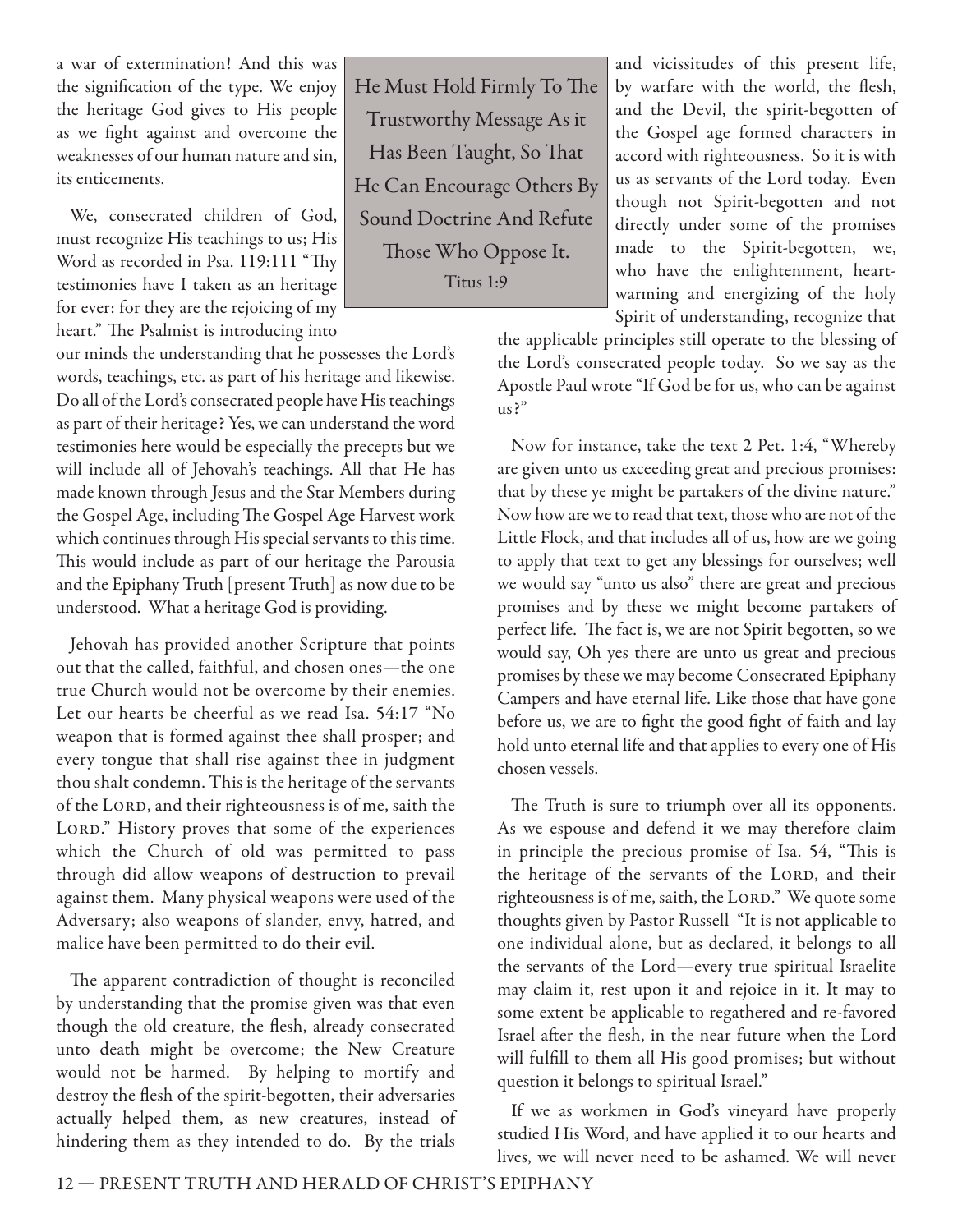need to hang our heads in defeat in controversy. "Holding fast the faithful word as he hath been taught, that he may be able by sound doctrine both to exhort and to convince the gainsayers" (Titus 1:9, 1 Pet. 3:15). "For I will give you a mouth and wisdom, which all your adversaries shall not be able to gainsay nor resist" (Luke 21:15); "And they were not able to resist the wisdom and the spirit by which he spake" (Acts 6:10; Isa. 54:17).

There is much evidence that we are kept by the power of God. The psalmist makes this very clear; "The LORD is thy keeper: the LORD is thy shade upon thy right hand; The LORD shall preserve thy going out and thy coming in from this time forth, and even for evermore" (Psa.121:5; Psa. 121:8). "The LORD is thy keeper" and certainly He has been the keeper of His consecrated ones in spiritual Israel throughout the Gospel Age just as He was the keeper of Israel during the Jewish Age, and as He continues to keep His consecrated people today: Yes, the LORD is our keeper!

As much as He is the shepherd of his flock, He is the shepherd of each sheep individually also. The promise in Psa. 121:4 "Behold, he that keepeth Israel shall neither slumber nor sleep" is a comforting assurance that God is always awake and alert, and watching over His people. Let us personalize this truth. We can each say, "The great God of the universe, is my keeper" (PT 1970 p. 91).

What is the import of the thought "the LORD is thy shade upon thy right hand"(Psa. 121:5)? The right hand is the position of chief favor and we must keep Him at our right hand, i.e. we must keep Him closest to us and above all else. The statement "the LORD is thy shade upon thy right hand," leads into verse 6 where we read "The sun shall not smite thee by day, nor the moon by night." The shade protects from the sun as God protects the spiritual lives of His faithful people in proportion to their faithfulness. Since earth's day and night make up all time as we know it, the thought seems to be that God's everpresent protection never ceases. We now have a better understanding of King David's words in Psa. 16:8 "I have set the LORD always before me: because he is at my right hand, I shall not be moved." Also Psa. 16:9 "Therefore my heart is glad, and my glory rejoiceth: my flesh also shall rest in hope."

We read from Psa. 121:6 "The sun shall not smite thee by day, nor the moon by night." We quote from PT 1970, p. 91: "We thank God 'for the precious fruits brought forth by the sun, and for the precious things put forth by the moon' (Deut. 33:14). But injuries can also be received from the sun and the moon, both literally and symbolically. Against these injuries God protects the spiritual lives of His faithful people—in proportion to their faithfulness. The earth's day and night make up all time; His ever-present protection never ceases. Symbolically (as in the case of Psa. 91:5) the 'day' may be applied in the end of the Gospel Age as referring to the Parousia period and the 'night' to the Epiphany period. In this setting the 'sun' and the 'moon' (each of which has a variety of symbolic meanings in the Bible—see E-2, pp. 410, 411; E-8, p. 625), as in Isa. 30:26, seem to symbolize respectively the New and Old Testaments. In harmony with this thought is the fact that the Parousia teachings were mainly derived from the New Testament, and the Epiphany teachings have been and are being derived mainly from the Old Testament. The unfaithful of the Parousia time were smitten—refuted and stumbled mainly by N.T. Truth as due, whereas the unfaithful of the Epiphany-the Time of Trouble, have been and are being smitten—refuted and stumbled—mainly by O.T. Truth as due. The N.T. teachings are compared to the rays of the sun, because they are comparatively clearly stated; whereas the O.T. teachings are compared to the rays of the moon, because they (as reflected symbolic sunlight) are rather obscurely stated—mainly in types and symbolic prophecies. In contrast with the experiences of the unfaithful, vs. 5, 6 promise the faithful, particularly the Little Flock, that during the Parousia they would not be smitten—refuted and stumbled—by the N.T. teachings set forth at that time as 'meat in due season'; and that during the Epiphany they would not be smitten-refuted and stumbled- by the O.T. teachings as they became due to be understood. While in each period they might be temporarily bewildered as to these teachings, they would in due time become clear to them**. In proportion as we look to God for our help and as we trust in Him, we will not be smitten—refuted and stumbled—by the truth of His Word unfolded for us in times of need."**

SPRING 2018 — 13 We continue this study of Psa. 121 with v. 7 "The LORD shall *preserve* thee from all evil: he shall preserve thy soul." From our studies we understand that the word preserve in the KJV also has the thought of keep. The latter part of this verse shows that it is the soul, the life or personal being that is kept. We turn to our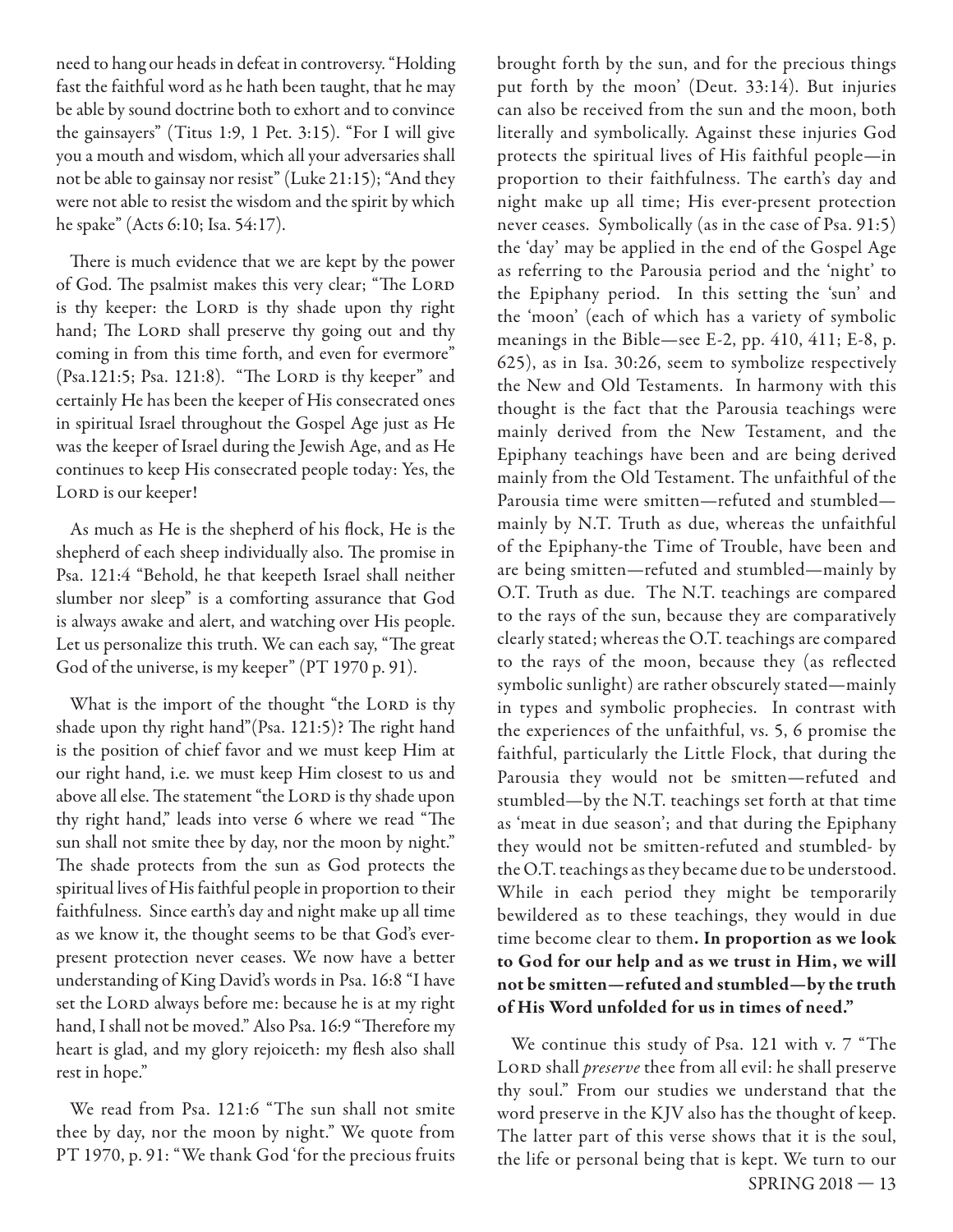Lord Jesus' words in Matt. 10:28 "And fear not them which kill the body, but are not able to kill the soul: but rather fear him which is able to destroy both soul and body in hell" (gehenna–the second death). As we noted earlier many of the Lord's people have had their flesh destroyed by the evil works of their adversaries but it has worked to the development and preservation of the consecrated heart, mind and will. The faithful, consecrated, servant of God is kept from the dominion of sin, the infection of error, the crush of despondency, the puffing up of pride, given aid in the battle against the world, the flesh, the Devil, and kept unto eternal life in God's Kingdom, "The LORD shall preserve thy going out and thy coming in from this time forth, and even for evermore" (Psa. 121:8). The words "from this time forth, and even for evermore" show that Jehovah's watchcare over His people is even unto death and doesn't end with the Adamic death in this life, but that it will continue eternally in the resurrection life.

The heritage of God includes the love of Jehovah and Jesus, which never fails. The consecrated people can claim these words from the Scriptures "He that hath my commandments, and keepeth them, he it is that loveth me: and he that loveth me shall be loved of my Father, and I will love him, and will manifest myself to him" ( John 14:21). We know that God loved all of mankind so much, that even in their imperfect condition He sent His son to die for us, as we read in John 3:16. But God and Christ have a special love for those who are trying to faithfully live in harmony with their teachings, especially while sin is in the ascendency.

As the Lord's people we have a Father who is exceedingly wealthy, who supplies all our needs and makes all things work together for our spiritual good. Psa. 50:10, 11 brings this to our attention "For every beast of the forest is mine, and the cattle upon a thousand hills. I know all the fowls of the mountains: and the wild beasts of the field are mine." If our mental appreciation and heart's reliance are properly in place we can claim these words from God: "For the eyes of the LORD run to and fro throughout the whole earth, to shew himself strong in the behalf of them whose heart is perfect toward him" (2 Chron. 16:9).

In the definition of heritage we found that it can include rights, status, privileges, benefits and blessings that come to one in a special place or relationship. Because of being in this faith justified and consecrated condition, because of having this status, we have fellowship with the Heavenly Father and with our Lord Jesus. We can claim another Biblical promise of the richness of our Heavenly Father because we know that all things work together for good to them that love God, to them who are the called according to His purpose. In 1 John 1:3 God has made a declaration to those in a special place or relationship; "That which we have seen and heard declare we unto you, that ye also may have fellowship with us: and truly our fellowship is with the Father, and with his Son Jesus Christ."

God's people: take a moment to reflect on just what the privilege of being God's people can be! God's people have sweet fellowship with each other! We have friends and brethren with whom we can share the sweet treasures of God's Word. 1 John 1:7 "But if we walk in the light, as he is in the light, we have fellowship one with another, and the blood of Jesus Christ his Son cleanseth us from all sin." As God's consecrated people we receive the precious gift of God's holy Spirit of understanding, a constant comfort and enlightener. Let us take time to ponder these precious words from the Bible: "But the natural man receiveth not the things of the Spirit of God: for they are foolishness unto him: neither can he know them, because they are spiritually discerned; For God hath not given us the spirit of fear; but of power, and of love, and of a sound mind" (1 Cor. 2:14; 2 Tim. 1:7).

The heritage of God is rest in the Lord, peace and tranquility of heart and mind. The more we serve the Lord and the more intimately acquainted we become with Him the easier it is for us to rest in Him. The consecrated commit their way onto the Lord, they not only have faith in Him but they trust also in Him. As consecrated children, we have Jesus' last legacy, as given to His disciples when He was about to leave the world, as expressed in His words in John 14:27 "Peace I leave with you, my peace I give unto you; not as the world giveth, (not in stinted measure or in perishable quality) give I unto you. Let not your heart be troubled, neither let it be afraid." On the last night of his earthly life, our Lord Jesus, bestowed upon His disciples His parting blessing, His legacy of peace. It was the richest legacy He had to bequeath, and it was of priceless value. It was the promise of that tranquility of being, that rest and ease of mind, which Jesus Himself possessed, the peace of God. The peace of Christ, which he gave to His disciples, wasn't centered in Himself but in God, by faith in God's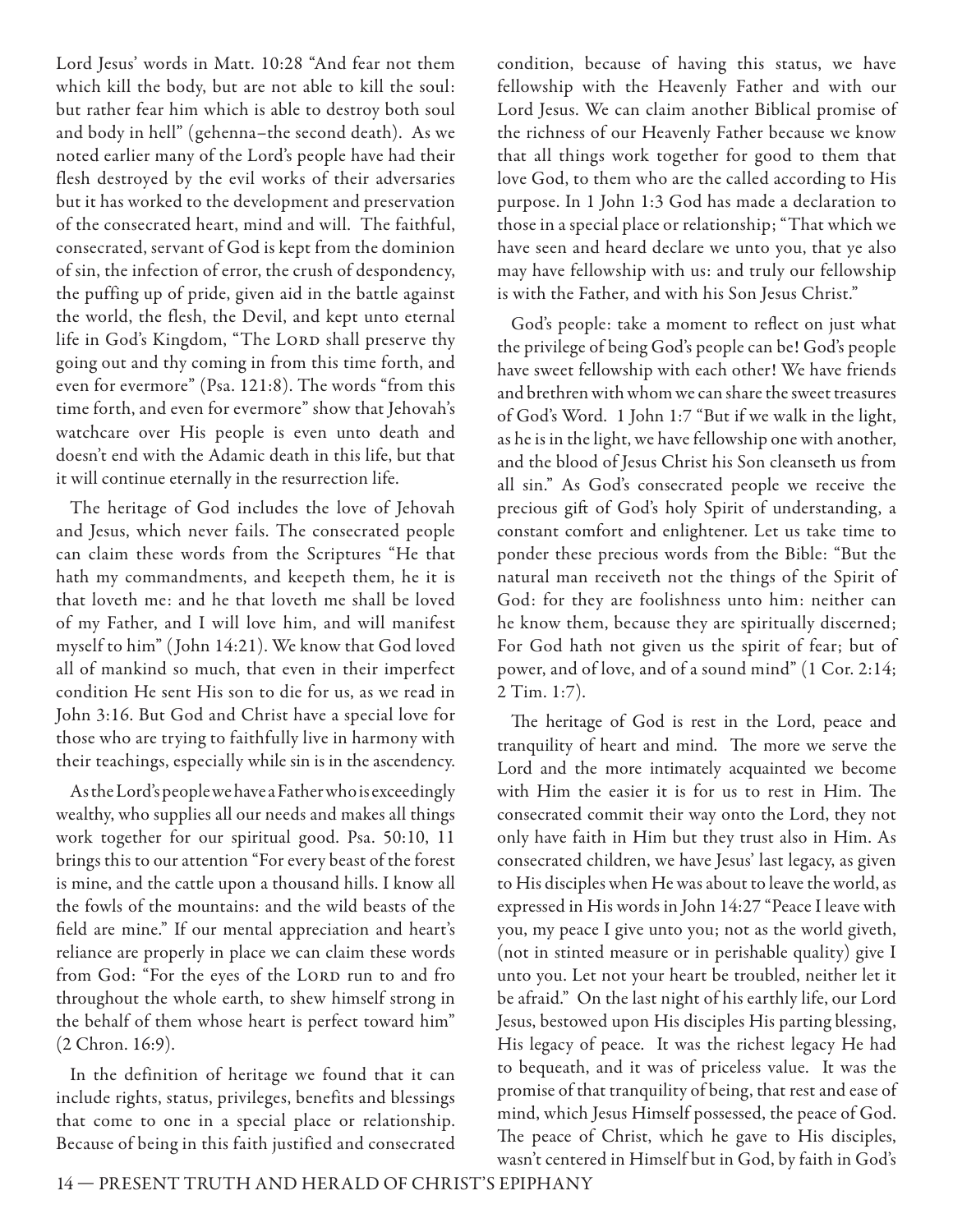wisdom, power and grace. If we would have this peace which Christ bequeathed to His disciples, it must like His, be centered in God by faith.

God has directed us, if we wish to be His disciple; to take up our cross and follow Him. As His disciples we believe that what God had promised He is able to perform, and that His righteous and benevolent plan shall not fail. Let us maintain a steady, unwavering faith that the peace of God—the peace of Christ will abide with His people. As we learn to take a proper view of the Lord's dealings, as we learn to have faith in Him, as we learn to note his providences and trust his promises, proportionately it is our privilege to have peace and rest in every time of storm and distress.

The heritage of God provides His people with a wonderful education: let us eat these words from James 3:17 "But the wisdom that is from above is first pure, then peaceable, gentle, and easy to be entreated, full of mercy and good fruits, without partiality, and without hypocrisy." Yes, we shall know the Truth and it shall make us free! As the consecrated child of God becomes familiar with God's Word his privilege and duty is to honor the Lord through blessing His people. In harmony with this God's servants have the privilege and the responsibility to show God's person, character, word and works to the generation that follows them. Psa. 71:15-18 "My mouth shall shew forth thy righteousness and thy salvation all the day; for I know not the numbers thereof. I will go in the strength of the Lord GOD: I will make mention of thy righteousness, even of thine only. O God, thou hast taught me from my youth: and hitherto have I declared thy wondrous works. Now also when I am old and greyheaded, O God, forsake me not; until I have shewed thy strength unto this generation, and thy power to every one that is to come."

We of necessity should declare to those who come after us who God is. We need to describe in detail the loving, righteous and just character God possesses. Freely we have received, freely we must give. We must declare and expound the infallible, beautiful, wise and reasonable Word and plan of God, teaching it to the present generation just as the prior generation has taught it to us. We should point out for others the marvelous works of God in connection with creation, providence, redemption and the ultimate deliverance of mankind from the sentence of death.

Jesus speaks to the truly faithful in John 10:27-29 "My sheep hear my voice, and I know them, and they follow me: And I give unto them eternal life; and they shall never perish, neither shall any man pluck them out of my hand. My Father, which gave them me, is greater than all; and no man is able to pluck them out of my Father's hand." The promise of God's mercy, lovingkindness, and everlasting life if faithful and obedient is part of our heritage. "Surely goodness and mercy shall follow me all the days of my life: and I will dwell in the house of the LORD for ever" (Psa. 23:6).

> **God's Word is our great heritage And shall be ours forever; To spread its light from age to age Shall be our chief endeavor. Th rough life it guides our way, In death it is our stay. Lord, grant while words endure, We keep its teachings pure Th roughout all generations**

## **OBITUARIES**

**Bro. Gilbert Hermetz of Barlin France** died Nov. 18, 2017. He was born May 10, 1919. He married Emilienne Durant Oct. 5, 1942 and together they served the Lord for many years. Bro. Hermetz became acquainted with Bro. Caron [the prior Representative in France] in 1945-1946 and was schooled in the Truth, being baptized in 1947. In 1974, he was appointed by Bro. Jolly as a Pilgrim and associate representative to Bro. Caron, and Bro. Jolly asked him to pursue the work toward Israel. Bro. Hermetz became the French Representative in 1976, when Bro. Caron died. He continued the publication work (Reprint of Photodrama, booklets, publishing "What Pastor Russell said" in French, editing magazines), overseeing conventions and servants visits, etc. He served the brethren in Poland, England and USA. From about 2010, he had great difficulties with his spine, eyesight (retina degeneration) and had become extremely deaf. We will remember him for his steadfastness in serving the Lord faithfully.

**Sr. Beryl Forbes of Jamaica** completed her Gethsemane experience Sept. 14, 2017. She gave herself to the Lord in 1985. Bro. Nicholas Brown conducted the service.